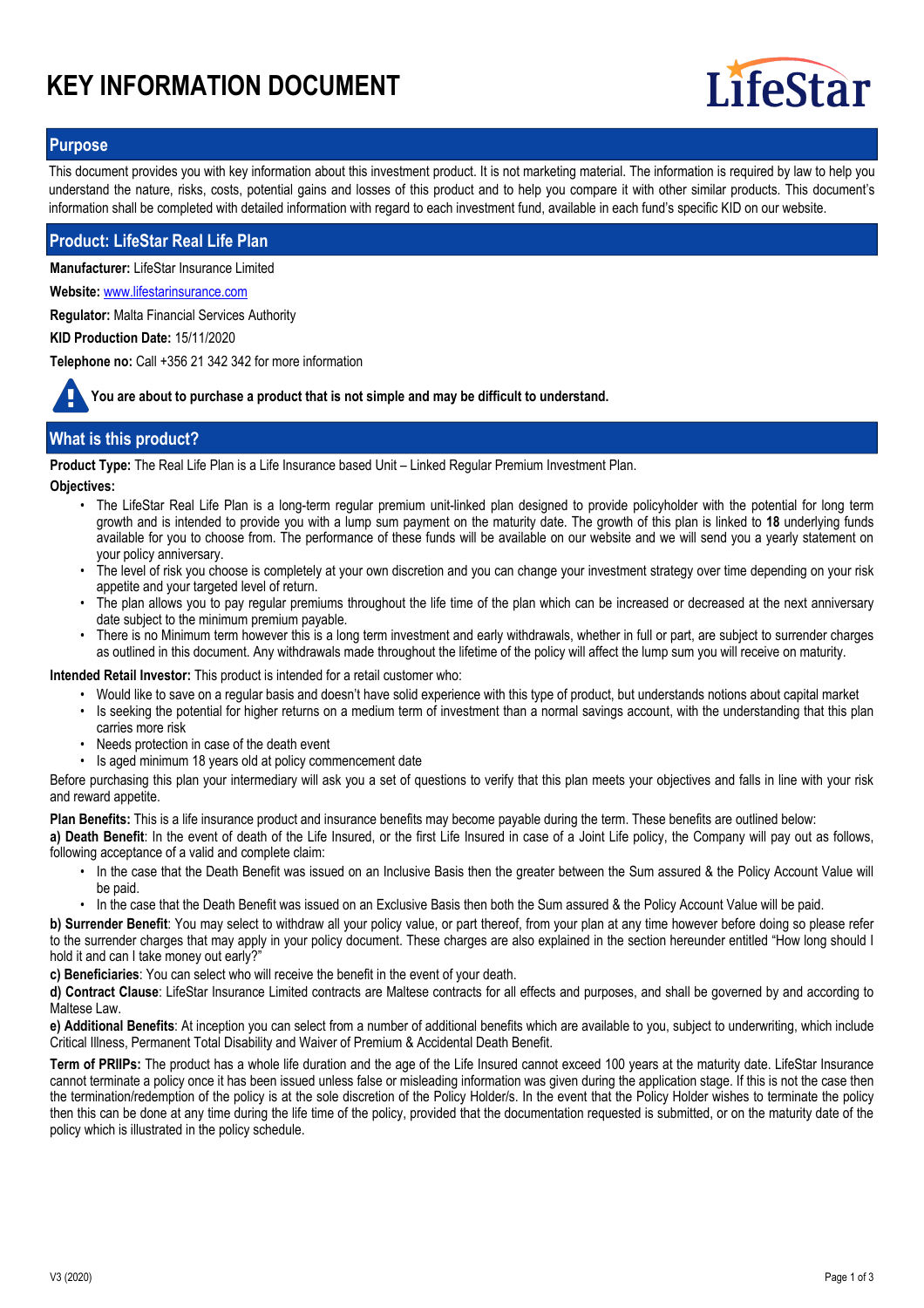#### Risk Indicator



- The Summary Risk Indicator, seen hereunder, is a guide to the level of risk of this plan carries when compared to other products. It shows how likely it is that the product will lose money because of movements in the markets or because we are unable to pay. The Underlying Funds are made up of investments which have different levels of risk, each ranging from one (1) as the lowest to seven (7) as the highest. •
- The Share Class is in risk category 2-4, depending on the fund you choose, due to the rises and falls of its price or simulated data in the past. As the Share Class' risk category has been calculated using historical data, it may not be a reliable indication of the Share Class' future risk profile. The lowest category does not mean a risk free investment. •
- The level of risk your plan carries depends on your own choices and appetite to risk. What you get back will depend on the investment performance of the funds you choose throughout the lifetime of your policy in addition to policy charges outlined hereunder in section entitled "What are the Costs?" •
- The risk and returns on this product will be dependent upon which investment you choose. Further information on the possible returns for each fund available can be found in the Key Information Document (Investment Options Information) applicable to each fund. These can be found on our website https://www.lifestarinsurance.com/life-insurance/the-lifestar-real-life-plan/. •
- The product may include early exit penalties, which are described in the section "How long should I hold it and can I take my money out early?".

## **Performance Scenarios**

Performance scenarios on this product will be dependent upon which investment you choose. Please refer to the Key Information Document (Investment Options Information) to view the possible performance scenarios.

# **What happens if LifeStar Insurance Limited is unable to pay out?**

In the event of insolvency whereby the Company is unable to meet its obligations to your policy, you as the Policy Owner may be entitled to compensation under the "Protection and Compensation Fund". This Fund is regulated by the Protection and Compensations Fund Regulations 2003 issued under the Insurance Business Act (Cap. 403).

# **What are the costs?**

The Company shall charge a number of fees as outlined in this section which are comprised of "one-off costs, ongoing costs & incidental costs". The Reduction in Yield (RIY) shows the impact of these fees based on the three (3) holding periods provided and any early exit charges are included. The figures are estimative and may change in the future.

#### **Cost over time**

The following illustration is based on a Life policy (age 30 at inception) with an Inclusive Death Benefit of 50,000 Euro (which is the minimum) and an annual premium of 1,000 Euro. The person presenting you this product may charge you other costs. If so, this person will provide you with information about these costs and show you the impact that costs may have on your investment.

| Investment $[6 1,000]$          |            | If you cash in after 1 year | If you cash in after 10 years | If you cash in after 20 years |
|---------------------------------|------------|-----------------------------|-------------------------------|-------------------------------|
| Scenarios                       |            |                             |                               |                               |
| <b>Total costs</b>              | <b>Min</b> | € 833.56                    | € 2,004.12                    | € 5,622.52                    |
|                                 | <b>Max</b> | € 1,002.29                  | € 3,408.05                    | € 18,654.36                   |
| Impact on return (RIY) per year | Min        | 81.87%                      | 3.95%                         | 2.95%                         |
|                                 | Max        | 106.04%                     | 5.93%                         | 4.41%                         |